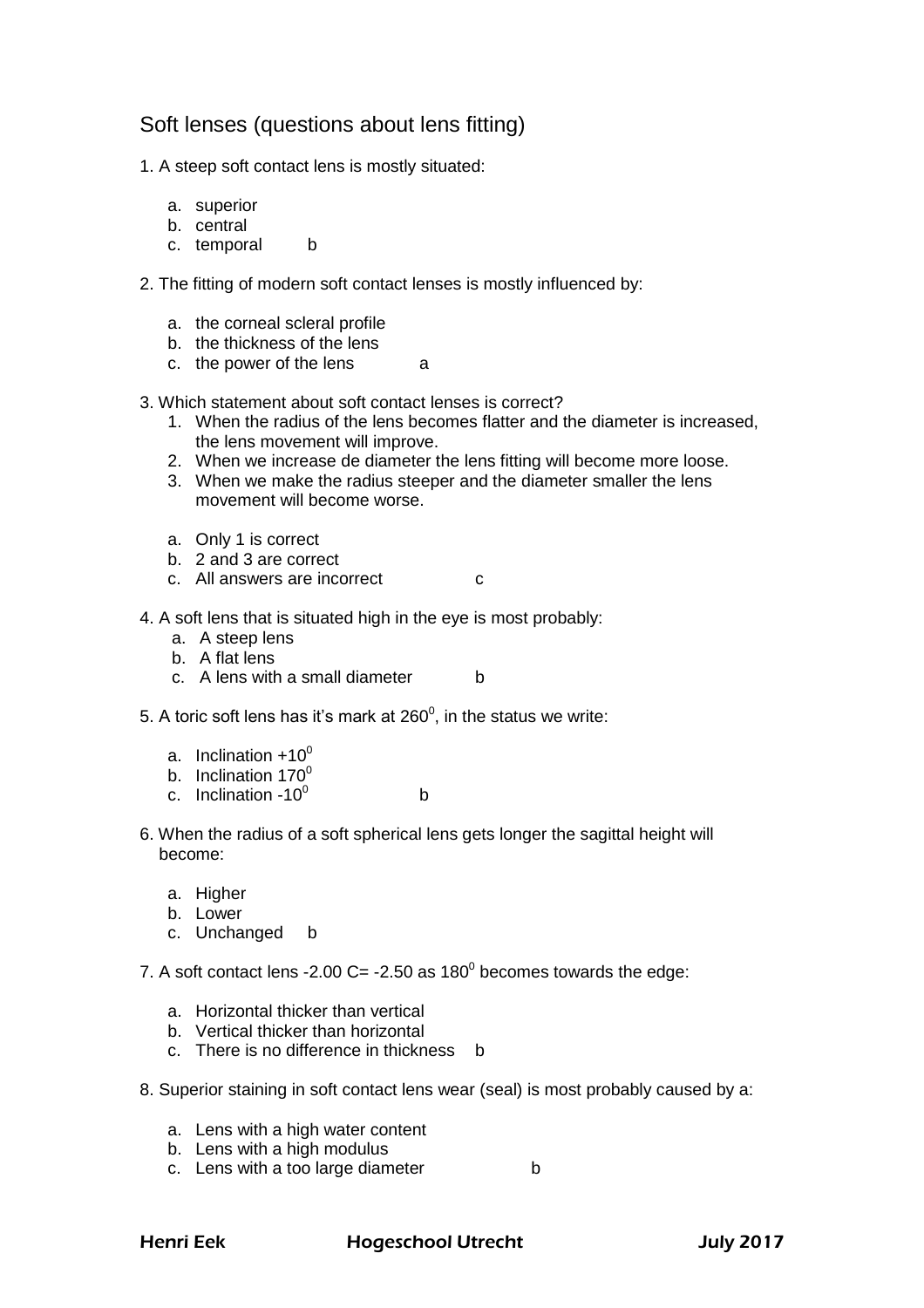- 9. The vertical corneal diameter is on the average:
	- a. A little bit smaller if compared to the horizontal corneal diameter
	- b. A little bit larger if compared to the horizontal corneal diameter
	- c. The same size as the horizontal corneal diameter a

10. Smile staining will most likely be seen with:

- a. A soft lens S  $0.00 = C 3.00$  as  $90^{\circ}$
- b. A HEMA lens with a low water content
- c. Both answers are correct b

## Soft lenses (questions about materials)

- 1. In case of dry eye problems and papillae we fit a lens:
	- a. With a high water content
	- b. Made of Silicone Hydrogel material
	- c. Made of Biomimetic material c
- 2. Silicone Hydrogel lenses have, if compared to HEMA lenses:
	- a. A higher modulus
	- b. A lower modulus
	- c. The same modus a
- 3. Biomimetic materials have as the most important characteristic that:
	- a. Oxygen is being transported through the material
	- b. They have a relatively high water retention
	- c. They have a water content under 40% b
- 4. HEMA lenses contain, compared to Silicone Hydrogel, lenses usually:
	- a. More water
	- b. Less water
	- c. The same amount of water a
- 5. A customer with corneal edema can best be served with a lens made of:
	- a. HEMA material
	- b. Biomimetic material
	- c. Silicone Hydrogel material c
- 6. A customer with papillae who wears his lenses usually 4 hours a day can best be served with a lens made of:
	- a. Silicone Hydrogel material
	- b. Biomimetic material
	- c. HEMA material c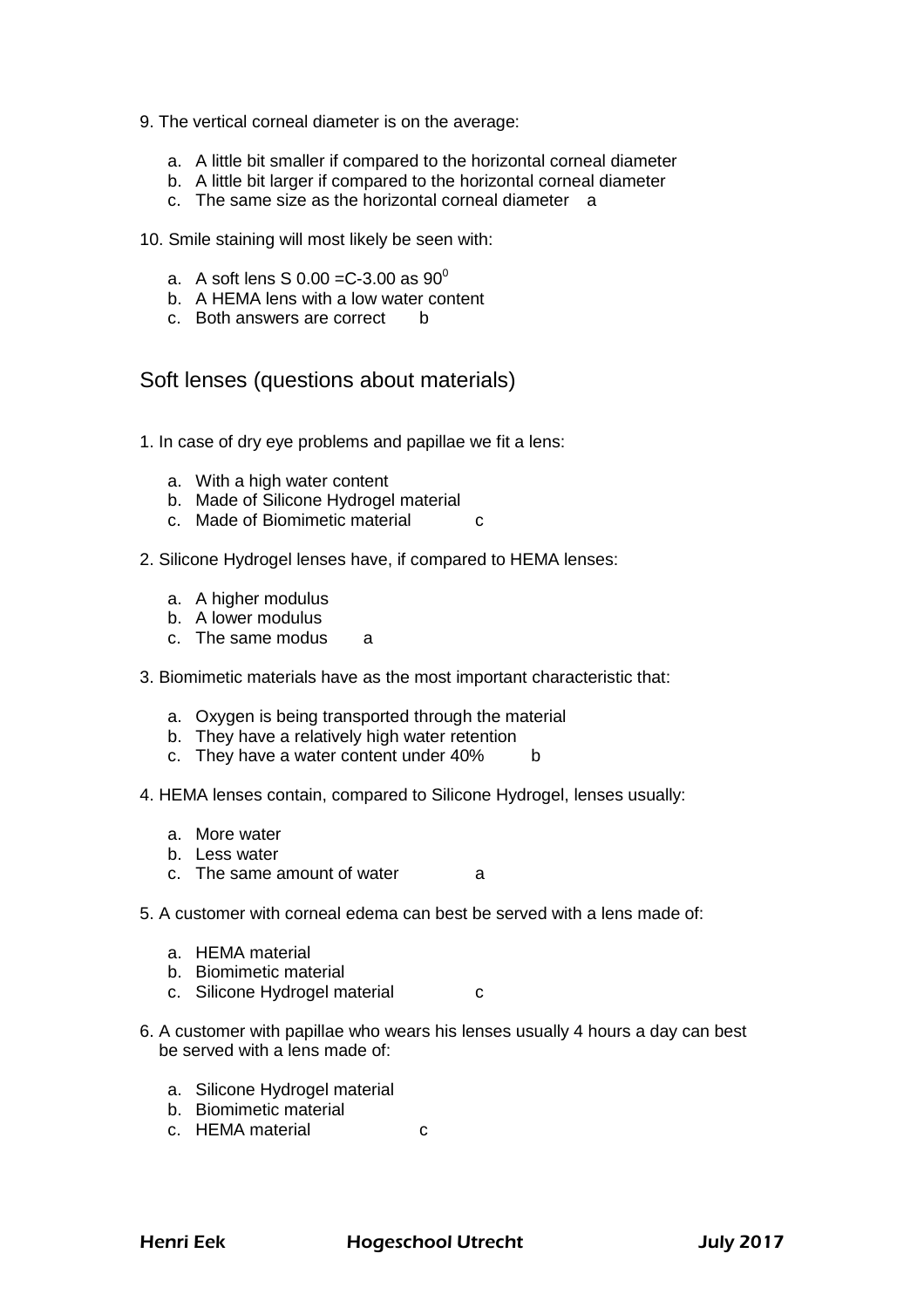- 7. Which statement about Silicone Hydrogel materials is correct:
	- a. The water content and oxygen transmission are both high
	- b. The water content is relatively low and the oxygen transmission is high
	- c. The water content is high and the oxygen transmission is low b
- 8. HEMA lenses are, compared to Silicone Hydrogel lenses, usually:
	- a. Thicker
	- b. Thinner
	- c. Equally thick b
- 9. Oxygen transmission through Biomimetic lenses is compared to HEMA lenses:
	- a. Always higher
	- b. Higher under relatively dry circumstances
	- c. Lower under relatively dry circumstances b
- 10. Silicone Hydrogel lenses are the first choice for customers with:
	- a. Dry eyes and papillae
	- b. Neovascularization
	- c. A and B are both correct b

Soft lenses (Questions about lens solutions)

- 1. When soft lenses become greasy you can clean them best with:
	- a. All-in-one solution (e.g. Optifree)
	- b. Hydrogen peroxide  $(H_2O_2)$
	- c. Cleaner based on alcohol (e.g. Miraflow) c
- 2. The most important feature of a  $H_2O_2$  solution system is its capacity to:
	- a. Clean the lens
	- b. Decontaminate the lens
	- c. Sterilize the lens b
- 3. The least risc for an allergic reaction with an  $H_2O_2$  solution system gives:
	- a. A system with a platinum disc.
	- b. A two-phase system
	- c. A system with a neutralizing tablet a
- 4. Which kind of preservatives is no longer commonly used in all-in-one solutions?
	- a. Polyquad
	- b. Thimerosal
	- c. PHMB b